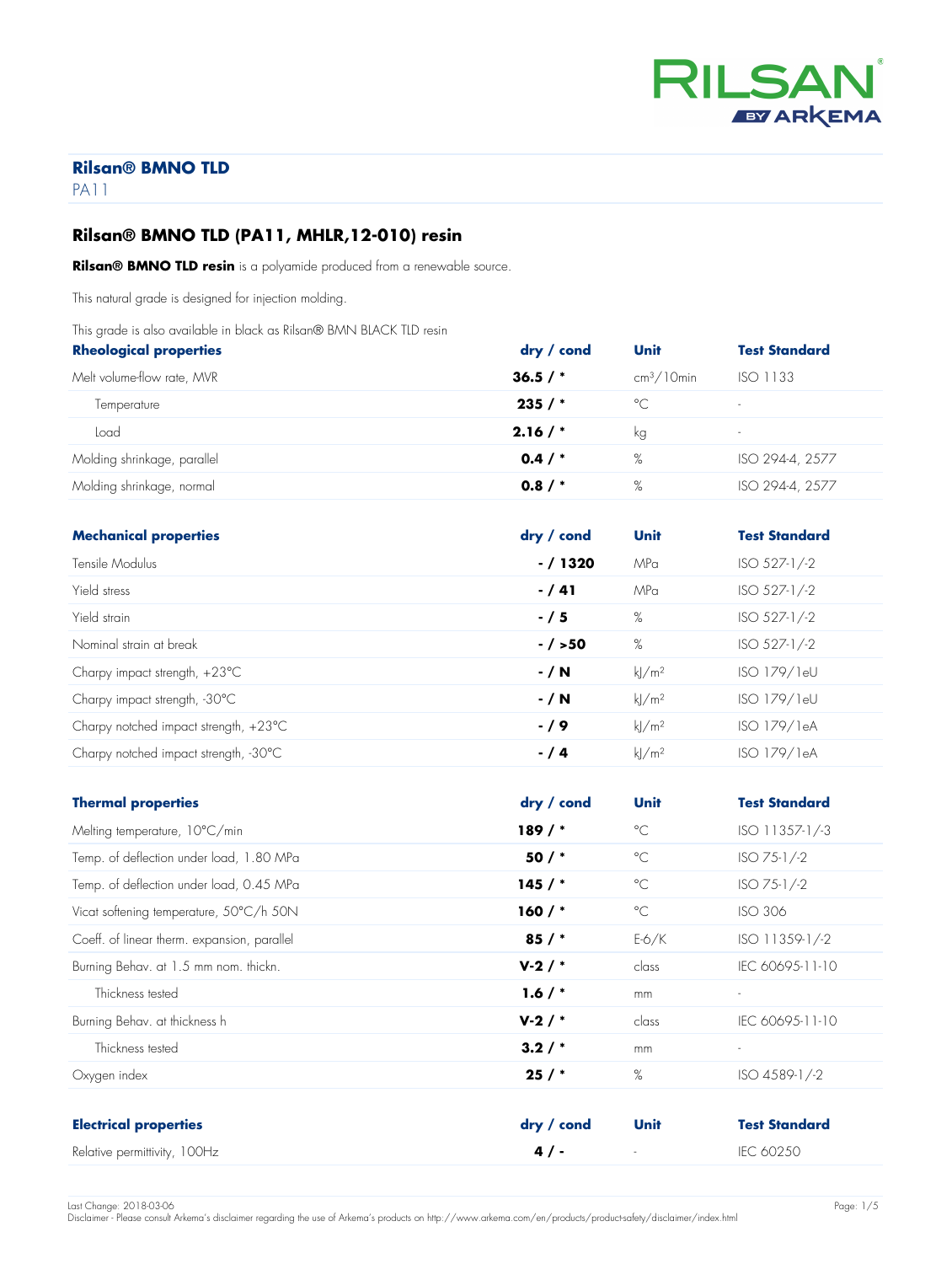| Relative permittivity, 1MHz | 3/         | $\sim$  | IEC 60250            |
|-----------------------------|------------|---------|----------------------|
| Dissipation factor, 100Hz   | 598/       | $E-4$   | IEC 60250            |
| Dissipation factor, 1MHz    | 262/       | $E-4$   | IEC 60250            |
| Volume resistivity          | $-/1$ E12  | $Ohm*m$ | IEC 60093            |
| Surface resistivity         | $* / 1E14$ | Ohm     | IEC 60093            |
| Electric strength           | $- / 30$   | kV/mm   | IEC 60243-1          |
| Comparative tracking index  | $* / 600$  | $\sim$  | IEC 60112            |
|                             |            |         |                      |
| <b>Other properties</b>     | dry / cond | Unit    | <b>Test Standard</b> |
| Water absorption            | 1.9/       | %       | Sim. to ISO 62       |
| Humidity absorption         | 0.8/       | %       | Sim. to ISO 62       |

| <b>Test specimen production</b>     | Value | Unit    | <b>Test Standard</b> |
|-------------------------------------|-------|---------|----------------------|
| Injection Molding, melt temperature | 260   | $\circ$ | <b>ISO 294</b>       |
| Injection Molding, mold temperature | 50    | $\circ$ | ISO 10724            |
| Injection Molding, pressure at hold | 16    | MPa     | <b>ISO 294</b>       |

Density **1030 / 1030** kg/m<sup>3</sup> ISO 1183

#### **Diagrams**



#### **Viscosity-shear rate Shearstress-shear rate**

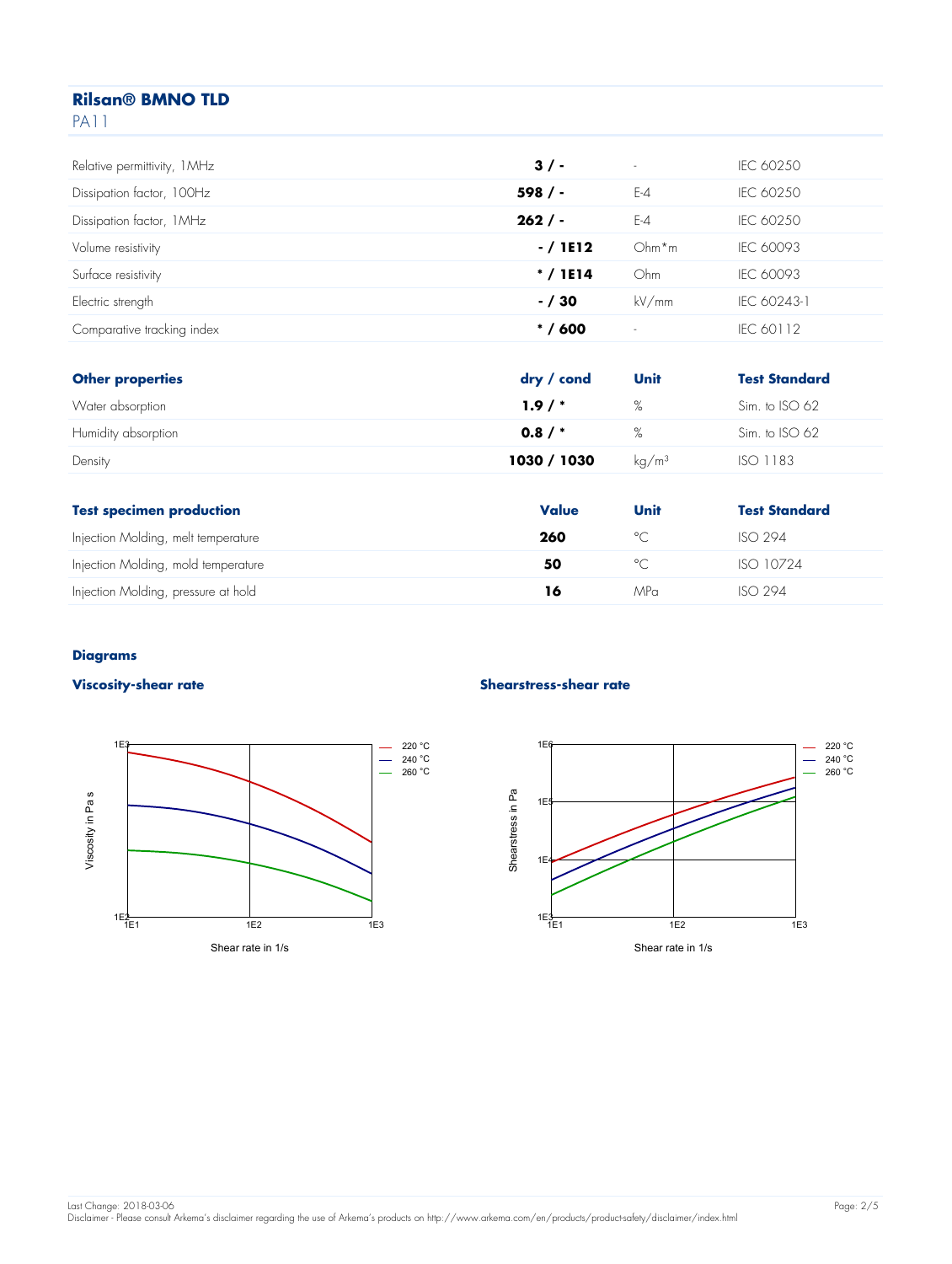PA11

### **Dynamic Shear modulus-temperature Stress-strain Stress-strain**







#### **Secant modulus-strain Stress-strain (isochronous) 120°C**

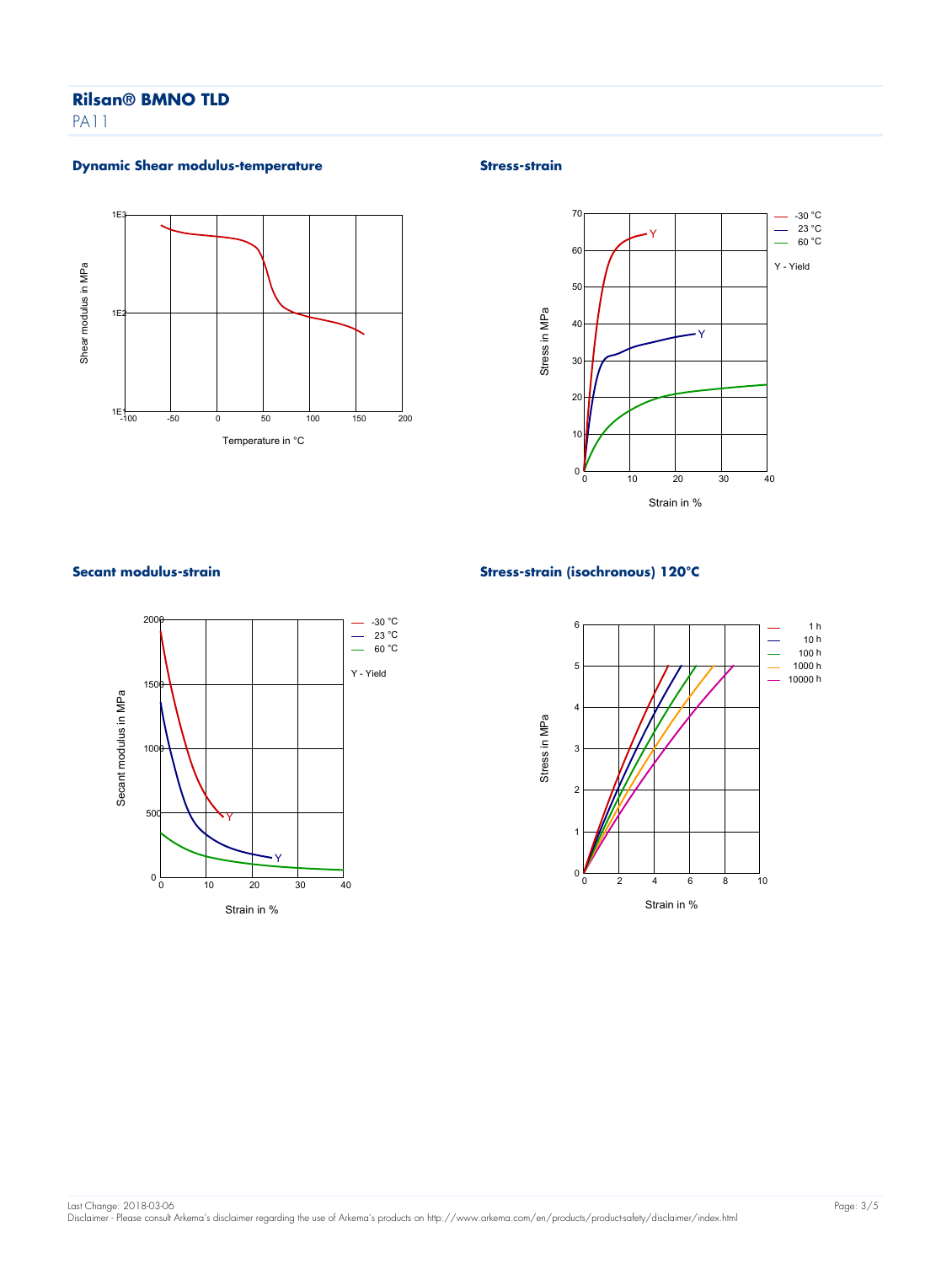PA11

#### **Creep modulus-time 120°C**



#### **Characteristics**

**Processing**

Injection Molding

# **Delivery form**

Pellets

# **Additives**

Release agent

#### **Chemical Media Resistance**

#### **Acids**

- Acetic Acid (5% by mass) (23°C)  $\blacktriangleright$
- Citric Acid solution (10% by mass) (23°C)  $\checkmark$
- Lactic Acid (10% by mass) (23°C)  $\overline{\phantom{a}}$
- Hydrochloric Acid (36% by mass) (23°C)  $\mathbf x$
- Nitric Acid (40% by mass) (23°C)  $\mathbf x$
- Sulfuric Acid (38% by mass) (23°C)  $\mathbf x$
- Sulfuric Acid (5% by mass) (23°C)  $\overline{\phantom{a}}$
- $\mathbf x$ Chromic Acid solution (40% by mass) (23°C)

#### **Bases**

- $\checkmark$ Sodium Hydroxide solution (35% by mass) (23°C)
- Sodium Hydroxide solution (1% by mass) (23°C)
- Ammonium Hydroxide solution (10% by mass) (23°C)

#### **Alcohols**

- $\checkmark$ Methanol (23°C)
- Ethanol (23°C)  $\overline{\mathbf{v}}$

#### **Hydrocarbons**

- n-Hexane (23°C)
- Toluene (23°C)  $\overline{\phantom{a}}$

#### **Ketones**

Acetone (23°C)  $\checkmark$ 

#### **Special Characteristics**

Light stabilized or stable to light, U.V. stabilized or stable to weather, Heat stabilized or stable to heat

#### **Regional Availability**

North America, Europe, Asia Pacific, South and Central America, Near East/Africa